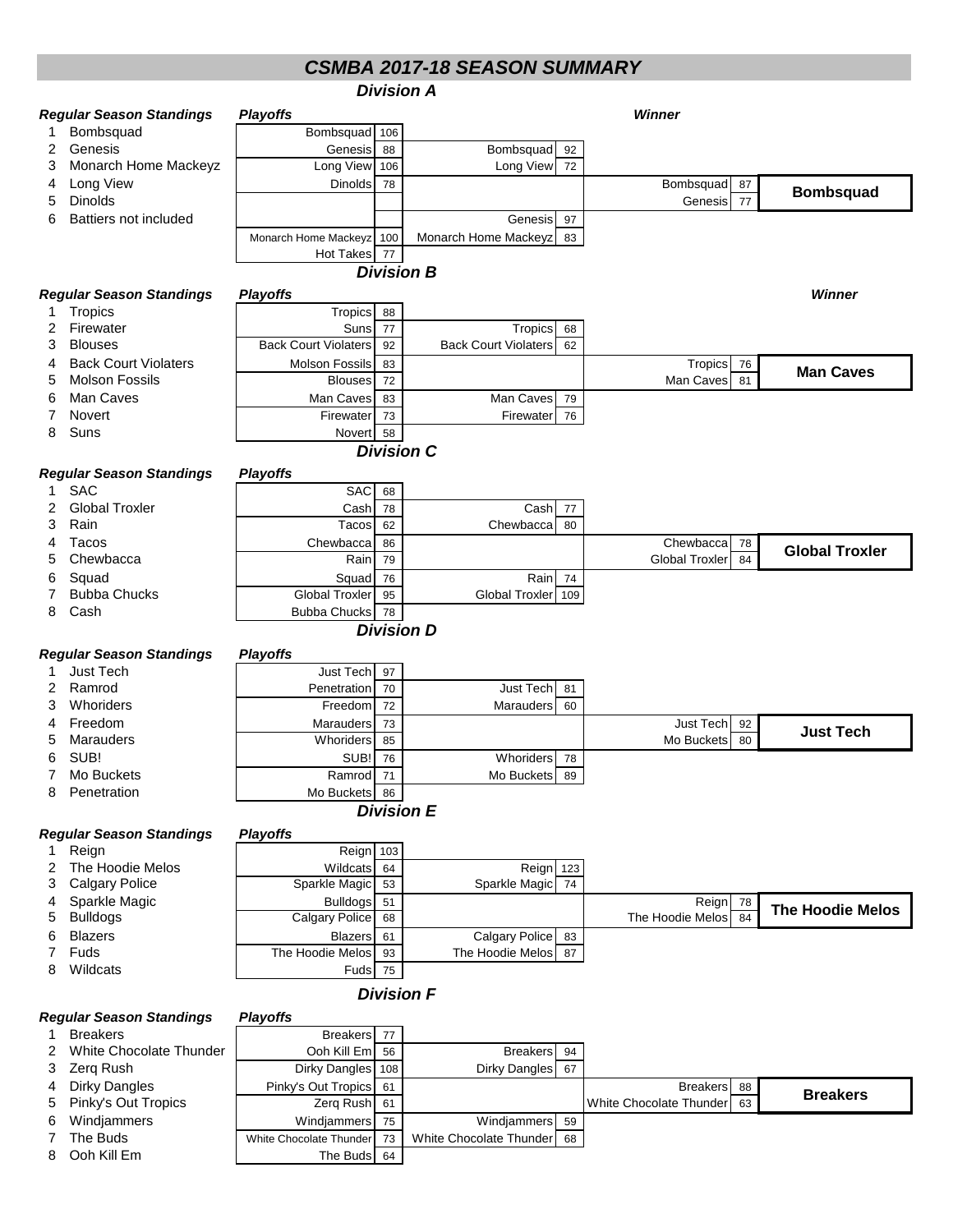## *CSMBA 2017-18 SEASON SUMMARY*

| <u>USIVIBA ZUT7-T8 SEASUN SUIVIIVIAR Y</u>         |                                      |                                                  |          |                          |    |                      |    |                          |
|----------------------------------------------------|--------------------------------------|--------------------------------------------------|----------|--------------------------|----|----------------------|----|--------------------------|
|                                                    |                                      |                                                  |          | <b>Division G</b>        |    |                      |    | <b>Winner</b>            |
| <b>Regular Season Standings</b><br><b>Playoffs</b> |                                      |                                                  |          |                          |    |                      |    |                          |
| 1.                                                 | Sumos                                | Sumos                                            | 73       |                          |    |                      |    |                          |
| 2                                                  | <b>Triple Double</b>                 | Pippen Ain't Easy                                | 40       | Sumos 57                 |    |                      |    |                          |
| 3                                                  | <b>Whiskey Jacks</b>                 | The Leftovers                                    | 65       | Knights                  | 65 |                      |    |                          |
| 4                                                  | The Leftovers                        | Knights                                          | 71       |                          |    | Knights 50           |    | <b>Triple Double</b>     |
| 5                                                  | Knights                              | Whiskey Jacks                                    | 88       |                          |    | <b>Triple Double</b> | 59 |                          |
| 6                                                  | <b>Delicious</b>                     | Delicious                                        | 61       | Whiskey Jacks 46         |    |                      |    |                          |
| 7                                                  | Bad Mouth 902                        | <b>Triple Double</b>                             | 91       | <b>Triple Double</b>     | 75 |                      |    |                          |
| 8                                                  | Pippen Ain't Easy                    | Bad Mouth 902                                    | 45       |                          |    |                      |    |                          |
|                                                    |                                      |                                                  |          | <b>Division H</b>        |    |                      |    |                          |
|                                                    | <b>Regular Season Standings</b>      | <b>Playoffs</b>                                  |          |                          |    |                      |    |                          |
|                                                    | Tune Squad                           | Tune Squad                                       | 61       |                          |    |                      |    |                          |
| 2                                                  | Ligers                               | Ankle Breakers                                   | 83       | <b>Ankle Breakers</b>    | 62 |                      |    |                          |
| 3                                                  | Titans                               | The Stags                                        | 52       | Spartans                 | 85 |                      |    |                          |
| 4                                                  | The Stags                            | Spartans                                         | 74       |                          |    | Spartans 56          |    |                          |
| 5                                                  | Spartans                             | <b>Titans</b>                                    | 68       |                          |    | Ligers               | 68 | <b>Ligers</b>            |
| 6                                                  | The Rumble                           | The Rumble                                       | 66       | Titans 67                |    |                      |    |                          |
| 7                                                  | <b>BLG LitiGators</b>                | Ligers                                           | 77       | Ligers                   | 71 |                      |    |                          |
| 8                                                  | <b>Ankle Breakers</b>                | <b>BLG LitiGators</b>                            | 67       |                          |    |                      |    |                          |
|                                                    |                                      |                                                  |          | <b>Division I</b>        |    |                      |    |                          |
|                                                    |                                      |                                                  |          |                          |    |                      |    |                          |
|                                                    | <b>Regular Season Standings</b>      | <b>Playoffs</b>                                  |          |                          |    |                      |    |                          |
| $\mathbf 1$                                        | United                               | United                                           | 71       |                          |    |                      |    |                          |
| 2                                                  | <b>Dirty Thirties</b>                | Deez Nuts                                        | 59       | United                   | 71 |                      |    |                          |
| 3                                                  | Timberhawks                          | <b>Blue Balls</b>                                | 66       | <b>Blue Balls</b>        | 64 |                      |    |                          |
| 4                                                  | <b>Blue Balls</b>                    | GWN                                              | 47       |                          |    | United               | 48 | <b>Timberhawks</b>       |
| 5                                                  | <b>GWN</b>                           | Timberhawks                                      | 81       |                          |    | Timberhawks          | 62 |                          |
| 6                                                  | Jammers                              | Jammers                                          | 71       | Timberhawks 53           |    |                      |    |                          |
| 7<br>8                                             | <b>Bally McBallface</b><br>Deez Nuts | <b>Dirty Thirties</b><br><b>Bally McBallface</b> | 69<br>70 | <b>Bally McBallface</b>  | 50 |                      |    |                          |
|                                                    |                                      |                                                  |          |                          |    |                      |    |                          |
|                                                    |                                      |                                                  |          | <b>Division J</b>        |    |                      |    |                          |
|                                                    | <b>Regular Season Standings</b>      | <b>Playoffs</b>                                  |          |                          |    |                      |    |                          |
| 1.                                                 | <b>Heinrich Maneuver</b>             |                                                  |          |                          |    |                      |    |                          |
| 2                                                  | <b>Varsity Hellcats</b>              |                                                  |          | Heinrich Maneuver 54     |    |                      |    |                          |
| 3                                                  | Drive                                | <b>Hot Takes</b>                                 | 51       | <b>Running Guns</b>      | 45 |                      |    |                          |
| 4                                                  | <b>Hot Takes</b>                     | Running Guns                                     | 66       |                          |    | Heinrich Maneuver 69 |    | <b>Heinrich Maneuver</b> |
| 5                                                  | <b>Running Guns</b>                  |                                                  |          |                          |    | Varsity Hellcats     | 65 |                          |
| 6                                                  | <b>Bring Ur Umbrella</b>             |                                                  |          | Varsity Hellcats 67      |    |                      |    |                          |
|                                                    |                                      | <b>Drive</b>                                     | 66       | Bring Ur Umbrella 57     |    |                      |    |                          |
|                                                    |                                      | Bring Ur Umbrella                                | 72       |                          |    |                      |    |                          |
| <b>Masters</b>                                     |                                      |                                                  |          |                          |    |                      |    |                          |
| <b>Regular Season Standings</b><br><b>Playoffs</b> |                                      |                                                  |          |                          |    |                      |    |                          |
|                                                    | 1 Steelers                           | <b>Steelers</b>                                  | 50       | Steelers 78              |    |                      |    | A Final                  |
|                                                    | 2 Skykings                           | <b>Nets</b>                                      | 43       | <b>DFI Raiders</b>       | 54 | Steelers 92          |    |                          |
|                                                    | 3 Minutemen                          | <b>Western All-Stars</b>                         | 52       | <b>Skykings</b>          | 85 | Skykings             | 58 | <b>Steelers</b>          |
|                                                    | 4 Western All-Stars                  | <b>DFI Raiders</b>                               | 64       | Minutemen                | 56 |                      |    |                          |
|                                                    | 5 DFI Raiders                        | Skykings                                         | 88       | <b>Western All-Stars</b> | 47 |                      |    | <b>B</b> Final           |
|                                                    | 6 Wind City                          | <b>High Tops</b>                                 | 51       | Nets                     | 44 | Western All-Stars    | 43 |                          |
|                                                    | 7 High Tops                          | Minutemen                                        | 58       | Minutemen                | 70 | Minutemen            | 87 | <b>Minutemen</b>         |
|                                                    | 8 Nets                               | Wind City                                        | 63       | <b>High Tops</b>         | 63 |                      |    |                          |
|                                                    |                                      |                                                  |          |                          |    |                      |    |                          |